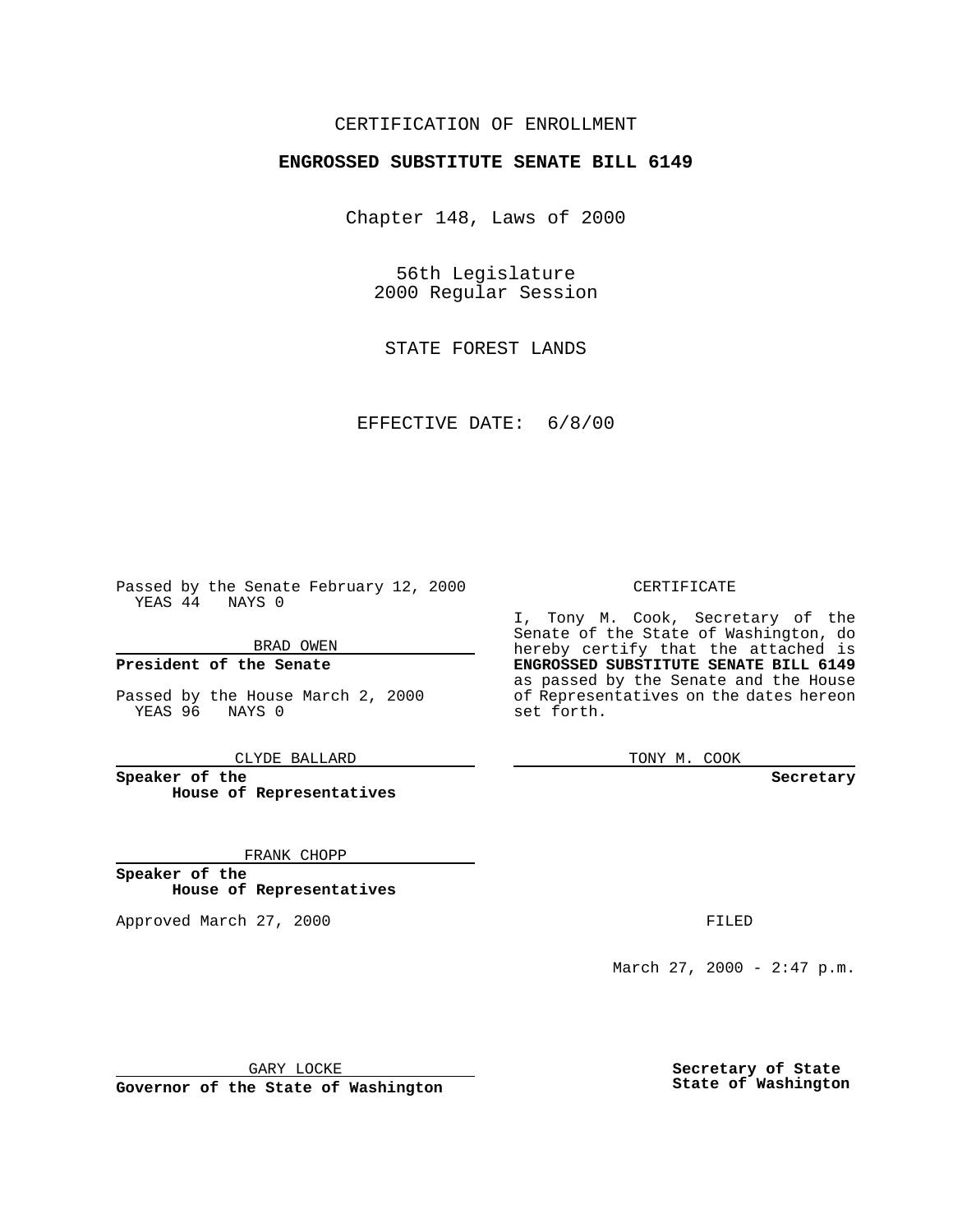## **ENGROSSED SUBSTITUTE SENATE BILL 6149** \_\_\_\_\_\_\_\_\_\_\_\_\_\_\_\_\_\_\_\_\_\_\_\_\_\_\_\_\_\_\_\_\_\_\_\_\_\_\_\_\_\_\_\_\_\_\_

\_\_\_\_\_\_\_\_\_\_\_\_\_\_\_\_\_\_\_\_\_\_\_\_\_\_\_\_\_\_\_\_\_\_\_\_\_\_\_\_\_\_\_\_\_\_\_

Passed Legislature - 2000 Regular Session

#### **State of Washington 56th Legislature 2000 Regular Session**

**By** Senate Committee on Natural Resources, Parks & Recreation (originally sponsored by Senators Jacobsen, T. Sheldon and Rasmussen; by request of Commissioner of Public Lands)

Read first time 01/24/2000.

 AN ACT Relating to the sale of specific lands for the purposes of resolving trespass on state forest lands; amending RCW 76.12.080, 76.12.120, and 43.30.115; and adding a new section to chapter 76.12 4 RCW.

5 BE IT ENACTED BY THE LEGISLATURE OF THE STATE OF WASHINGTON:

6 **Sec. 1.** RCW 76.12.080 and 1988 c 128 s 28 are each amended to read 7 as follows:

8 The department shall take such steps as it deems advisable for 9 locating and acquiring lands suitable for state forests and 10 reforestation. Acquisitions made pursuant to this section shall be at 11 no more than fair market value. No ((sum in excess of two dollars per 12 acre shall ever be paid or allowed either in cash, bonds or otherwise, 13 for any lands suitable for forest growth, but devoid of such; nor shall 14 any sum in excess of six dollars per acre be paid or allowed either in 15 cash, bonds or otherwise, for any lands adequately restocked with young 16 growth or left in a satisfactory natural condition for natural 17 reforestation and continuous forest production; nor shall any)) lands 18 shall ever be acquired by the department except upon the approval of 19 the title by the attorney general and on a conveyance being made to the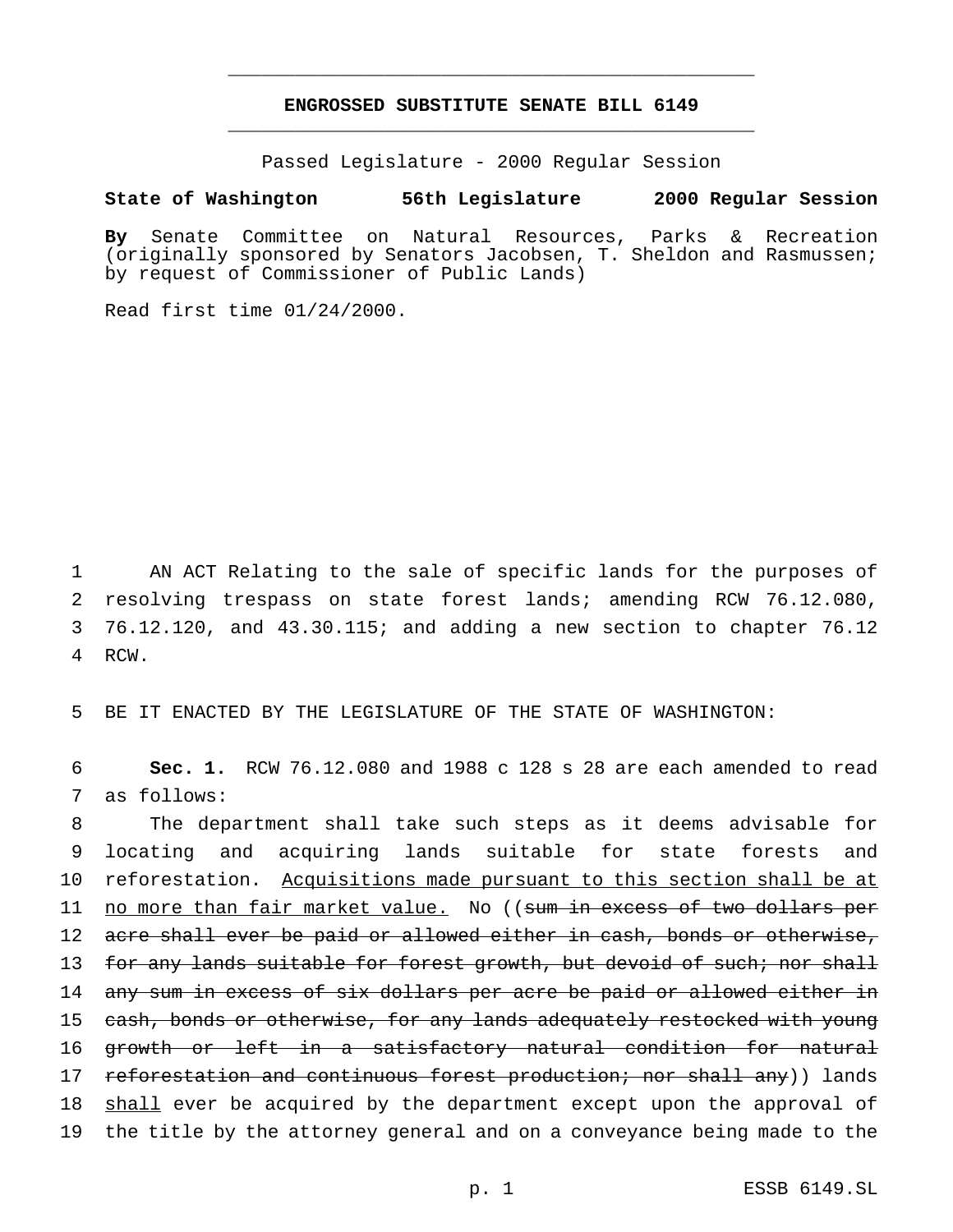state of Washington by good and sufficient deed. No forest lands shall be designated, purchased, or acquired by the department unless the area so designated or the area to be acquired shall, in the judgment of the department, be of sufficient acreage and so located that it can be 5 economically administered for forest development purposes. ((Whenever 6 the department acquires or designates an area as forest lands it shall designate such area by a distinctive name or number, e.g., "State 8 forest No. . . . . ", or, "Cascade State Forest")).

 **Sec. 2.** RCW 76.12.120 and 1998 c 71 s 2 are each amended to read as follows:

 Except as provided in section 3 of this act, all land, acquired or designated by the department as state forest land, shall be forever reserved from sale, but the timber and other products thereon may be sold or the land may be leased in the same manner and for the same purposes as is authorized for state granted land if the department finds such sale or lease to be in the best interests of the state and approves the terms and conditions thereof.

 Except as provided in RCW 79.12.035, all money derived from the sale of timber or other products, or from lease, or from any other source from the land, except where the Constitution of this state or RCW 76.12.030 requires other disposition, shall be disposed of as follows:

 (1) Fifty percent shall be placed in the forest development account.

 (2) Fifty percent shall be prorated and distributed to the state general fund, to be dedicated for the benefit of the public schools, and the county in which the land is located according to the relative proportions of tax levies of all taxing districts in the county. The portion to be distributed to the state general fund shall be based on the regular school levy rate under RCW 84.52.065 as now or hereafter amended and the levy rate for any maintenance and operation special school levies. With regard to the portion to be distributed to the counties, the department shall certify to the state treasurer the amounts to be distributed within seven working days of receipt of the money. The state treasurer shall distribute funds to the counties four times per month, with no more than ten days between each payment date. The money distributed to the county shall be paid, distributed, and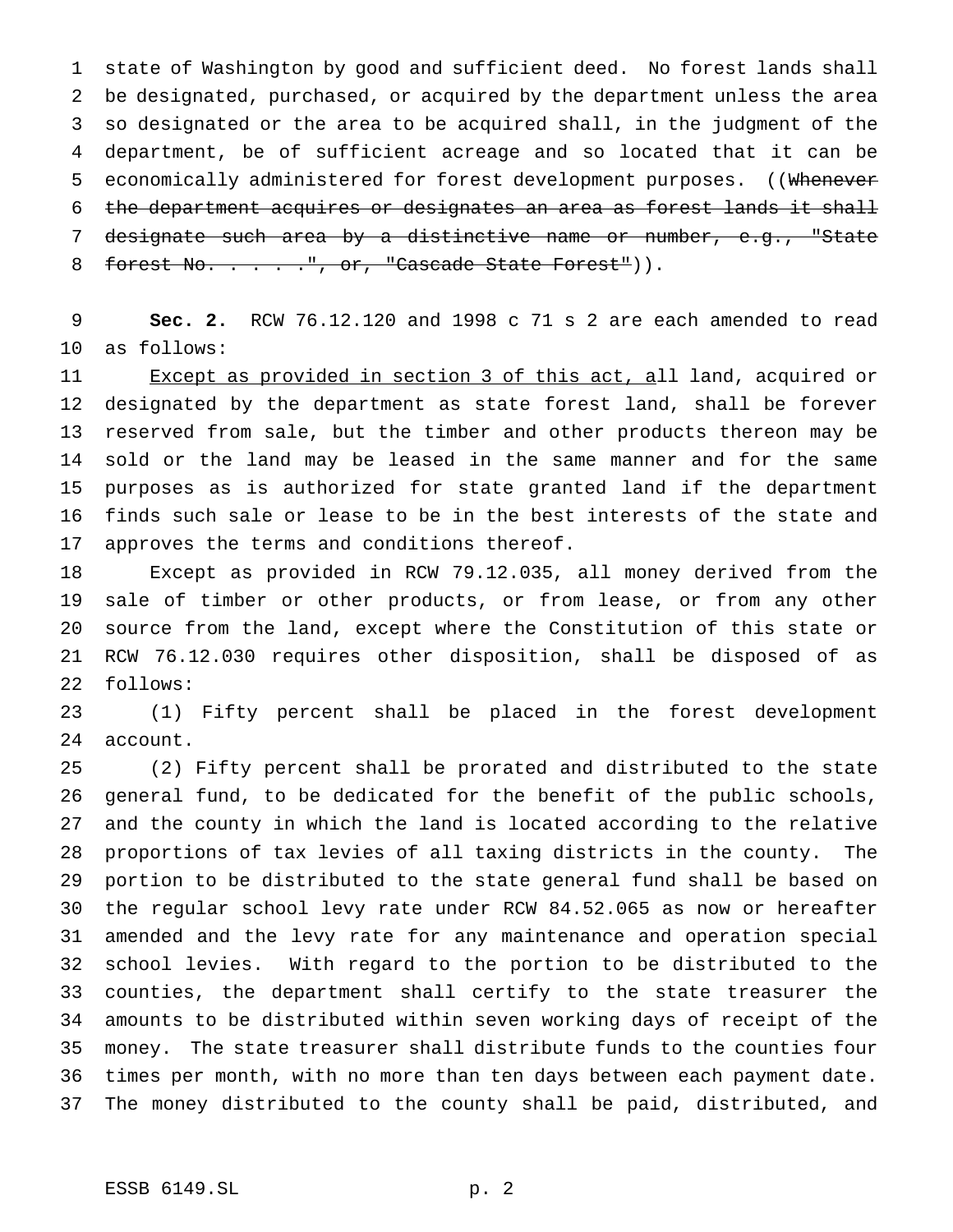prorated to the various other funds in the same manner as general taxes are paid and distributed during the year of payment.

 NEW SECTION. **Sec. 3.** A new section is added to chapter 76.12 RCW to read as follows:

 (1) With the approval of the board of natural resources, the department may directly transfer or dispose of lands acquired under this chapter without public auction, if such lands consist of ten contiguous acres or less, or have a value of twenty-five thousand dollars or less. Such disposal may only occur in the following circumstances:

(a) Transfers in lieu of condemnation; and

 (b) Transfers to resolve trespass and property ownership disputes. (2) Real property to be transferred or disposed of under this section shall be transferred or disposed of only after appraisal and for at least fair market value, and only if such transaction is in the best interest of the state or affected trust.

 (3) The proceeds from real property transferred or disposed of under this section shall be deposited into the park land trust revolving fund and be solely used to buy replacement land within the same county as the property transferred or disposed.

 **Sec. 4.** RCW 43.30.115 and 1995 c 211 s 5 are each amended to read as follows:

 The park land trust revolving fund is to be utilized by the department of natural resources for the exclusive purpose of acquiring real property, including all reasonable costs associated with these acquisitions, as a replacement for the property transferred to the 27 state parks and recreation commission  $((\theta \hat{r}))$ <sub>r</sub> as directed by the legislature in order to maintain the land base of the affected trusts 29 or under section 3 of this act. Proceeds from transfers of real property to the state parks and recreation commission or other proceeds identified from transfers of real property as directed by the legislature shall be deposited in this fund. Disbursement from the park land trust revolving fund to acquire replacement property shall be on the authorization of the department of natural resources. In order to maintain an effective expenditure and revenue control, the park land trust revolving fund is subject in all respects to chapter 43.88 RCW,